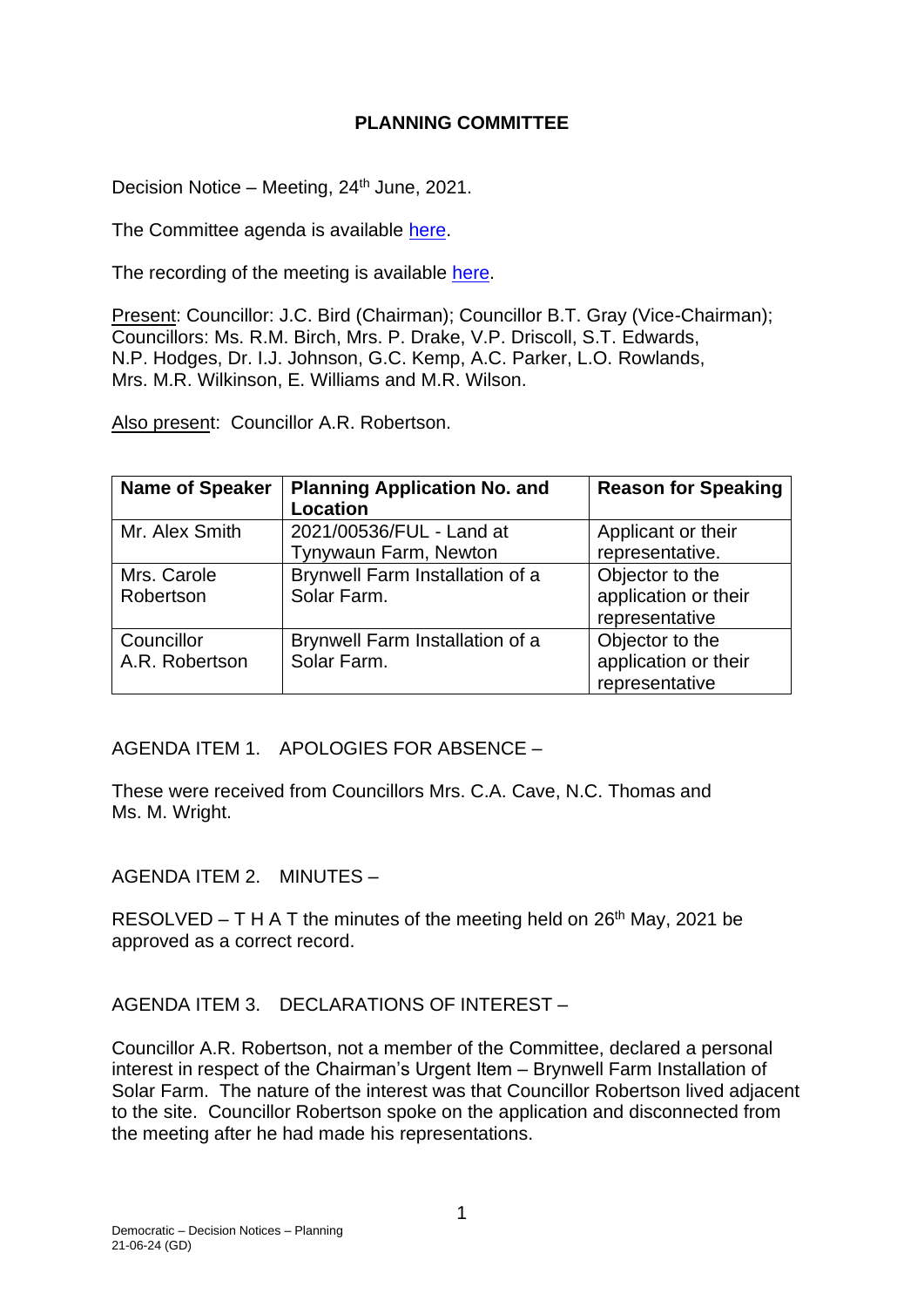### AGENDA ITEM 4. BUILDING REGULATION APPLICATIONS AND OTHER BUILDING CONTROL MATTERS DETERMINED BY THE HEAD OF REGENERATION AND PLANNING UNDER DELEGATED POWERS (HRP) –

RESOLVED –

(1) T H A T the passed building regulation applications as listed in Section A of the report be noted.

(2) T H A T the rejected building applications as listed in Section B of the report be noted.

(3) T H A T the serving of Notices under Building (Approved Inspectors Etc.) Regulations 2000, as listed in Section C of the report, be noted.

AGENDA ITEM 5. PLANNING APPLICATIONS DETERMINED BY THE HEAD OF REGENERATION AND PLANNING UNDER DELEGATED POWERS (HRP) –

RESOLVED – T H A T the applications as outlined within the report under the agenda under the above delegated powers be noted.

AGENDA ITEM 6. APPEALS (HRP) –

RESOLVED –

(1) T H A T the appeals received following the refusal of the Council to grant planning permission as detailed in Section A of the report be noted.

(2) T H A T the enforcement appeal received as set out in Section B of the report be noted.

(3) T H A T the Planning Appeal decisions as detailed in Section C of the report be noted.

(4) T H A T it be noted that no Enforcement Appeals decisions had been received at the time of the meeting taking place.

(5) T H A T the statistics relating to the appeals for the period April 2021 – March 2022 as detailed in Section E of the report be noted.

AGENDA ITEM 7. TREES (HRP) –

(i) Delegated Powers –

RESOLVED – T H A T the applications as outlined within the report as determined by the Head of Regeneration and Planning under delegated powers be noted.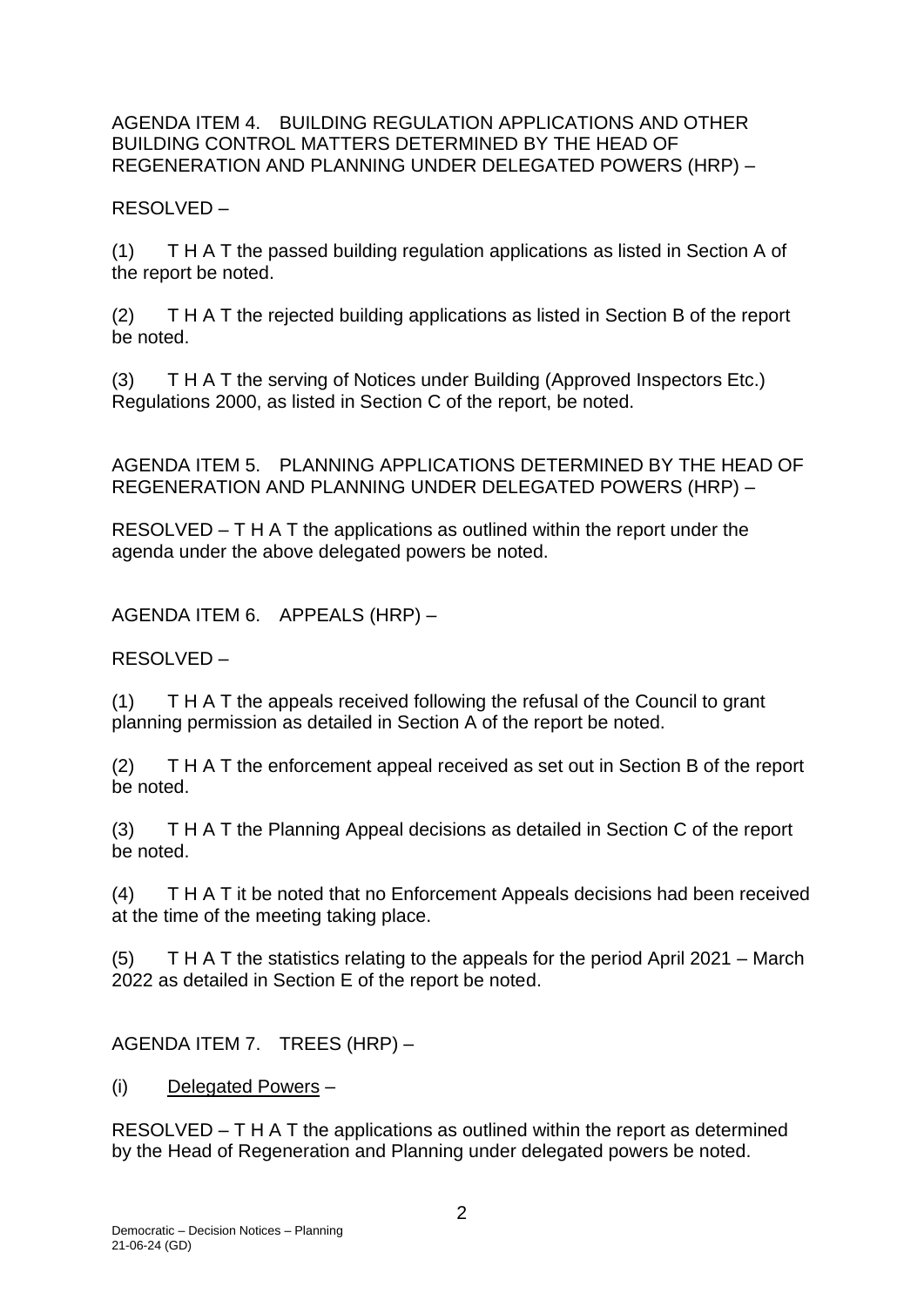# AGENDA ITEM NO. 8 PLANNING APPLICATIONS (HRP) –

RESOLVED – T H A T in pursuance of the powers delegated to the Committee, the following applications be determined as indicated and any other necessary action be taken.

### **2020/00938/FUL Flemingston Court, Flemingston Road, Flemingston**

APPROVED – Subject to the conditions as contained within the report.

### Reason for decision

Having regard to the content of the report and discussions at the meeting.

### **2021/00536/FUL Land at Tynywaun Farm, Newton**

REFUSED AND AUTHORISE ENFORCEMENT ACTION.

Reason for decision

Having regard to the contents of the report and discussions at the meeting.

# MATTER WHICH THE CHAIRMAN HAD DECIDED WAS URGENT –

RESOLVED – T H A T the following matter which the Chairman had decided was urgent for the reason given beneath the minute heading be considered.

#### AGENDA ITEM 9(i) BRYNWELL FARM INSTALLATION OF A SOLAR FARM  $(HRP)$  – **(Urgent by reason of the need to make a decision before the next Committee)**

# RESOLVED –

(1) T H A T the content of the report and the suggested conditions and addendum to Development of National Significance (DNS) (local impact report – secondary consent for battery storage facilities) to be submitted as the Vale of Glamorgan Council's Local Impact Report to the Inspector considering the application as a DNS be noted and endorsed.

(2) T H A T a letter be sent by Councillor J.C. Bird as Chairman of the Planning Committee outlining the concerns raised by Members during the debate for further consideration by the Planning Inspectorate. That the letter to be first circulated to Members of the Planning Committee for information.